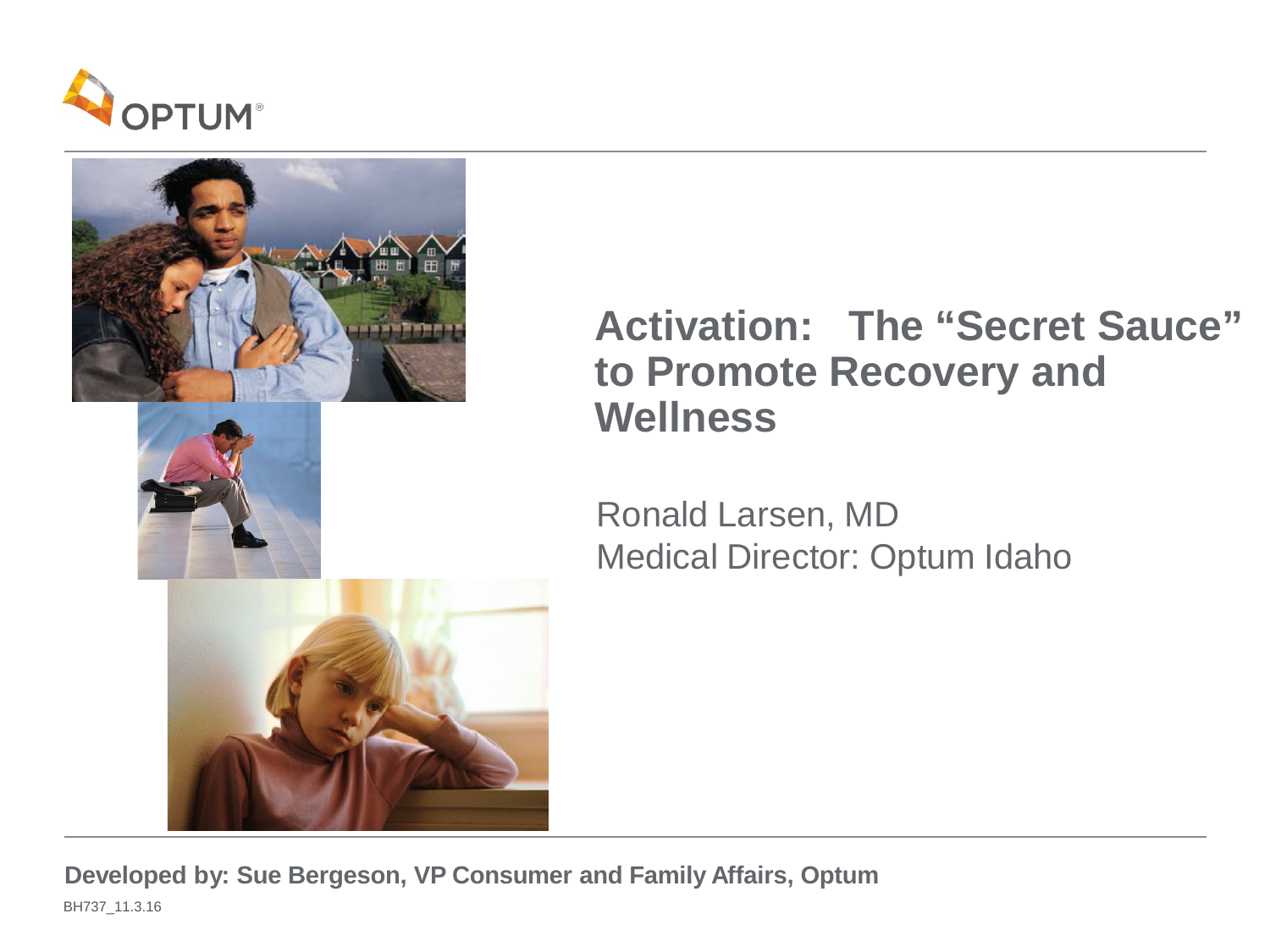#### **Activation Description:**

#### *How do we support a consumer's movement from just "coming to an appointment" to being actively engaged in their own recovery between visits?*

The art and science of activation gives us practical insights. We'll look at research, consider two different frame works and share a series of free resources and tools that can be put to use immediately

#### **Three goals:**

- Become familiar with the research showcasing the importance of activation
- Consider activation through lens of the 5 stages of recovery and the PAM
- Learn five strategies to promote activation

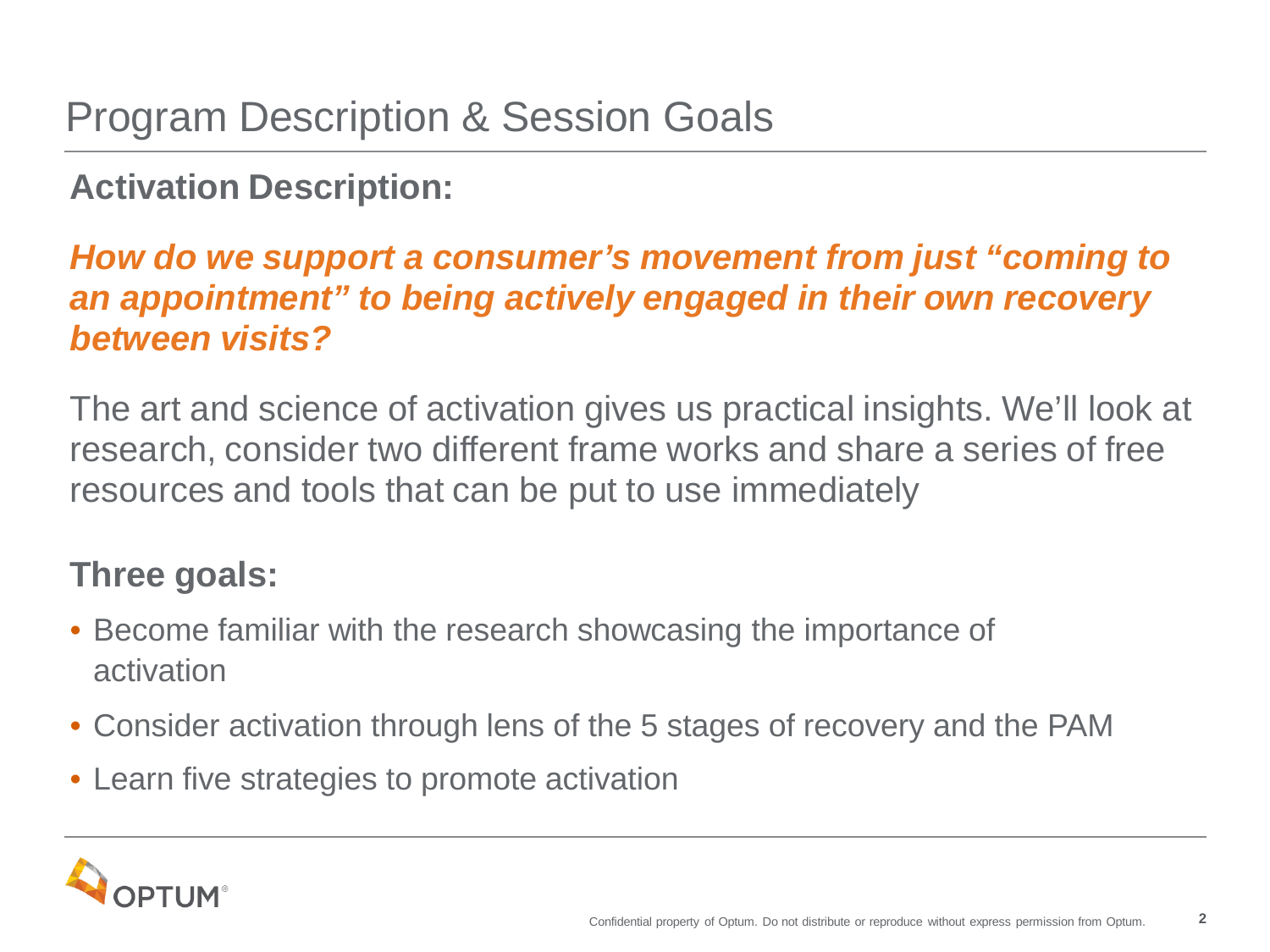# Activation and Engagement: Its Not The Same Thing

- Engagement and activation are often used synonymously; however they are likely two different aspects of a continuum of health, wellbeing, care, and management. **Engagement** is the process by which an individual (patients) and health care systems are able to establish the bond that links health, illness, and wellbeing to a system of care
- It is important to note that an individual can be **engaged** with a system of care **and not activated to improve their health and wellbeing**. (e.g., someone who has a PCP, attends annual visits, and is not activated for improved self-care)
- **Activation** is an important first step in the promotion of health and selfcare management. Many individuals who regularly receive both primary and specialty care, fail to actively modify health behaviors to improve their wellbeing. Activation of healthy behaviors and actions is the link to better self-care and improved health outcomes

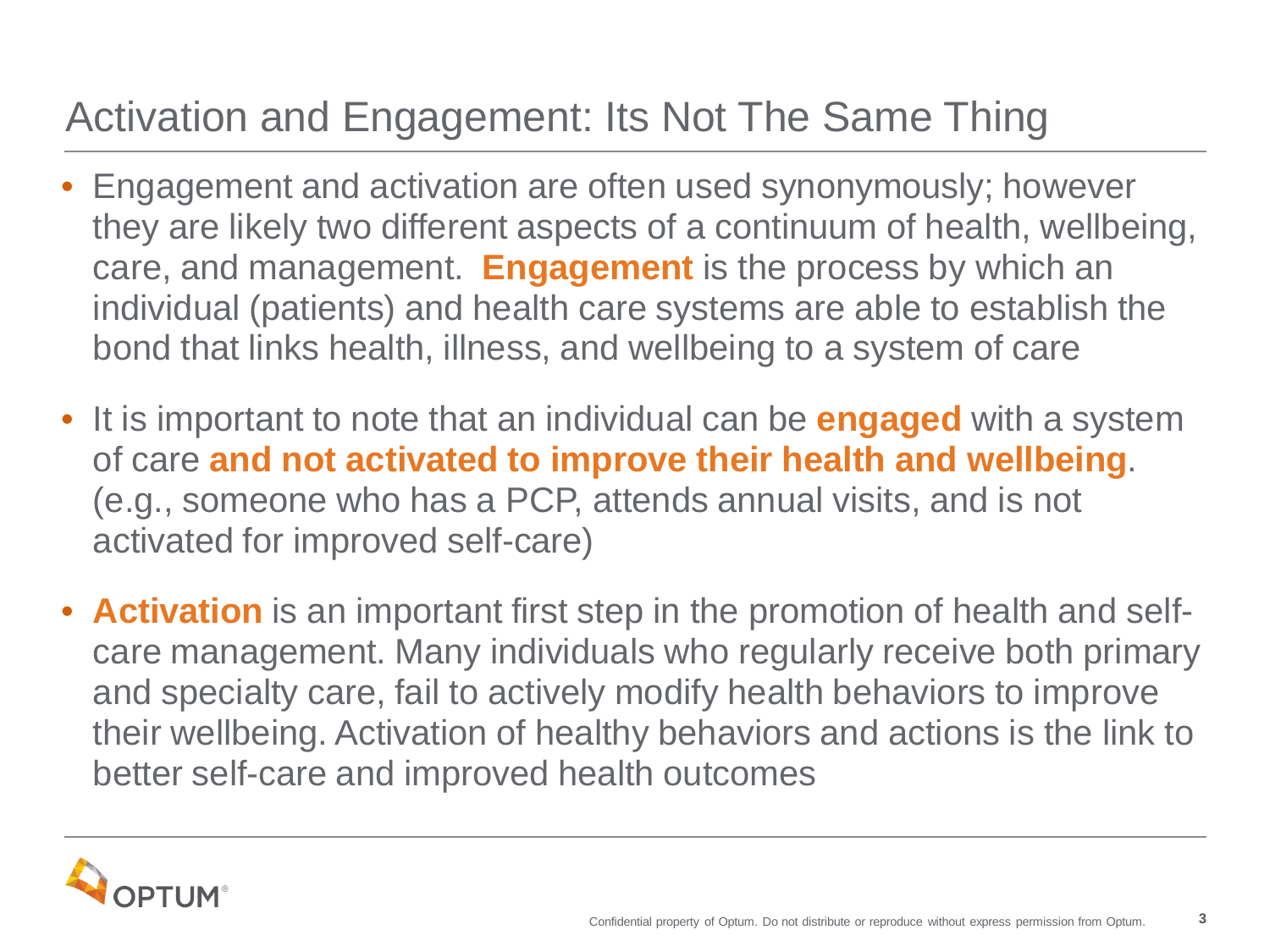# Activation and Engagement: Its Not The Same Thing

- Six core elements of **activation** have been identified by Hibbard (2004) and include: 1) Symptom self-management; 2) Engagement in actions that support health and functioning maintenance; 3) Involvement in treatment decision making; 4) Collaboration with health care providers; 5) Critical, performance-based selection of providers; 6) Navigation of the provider system
- In short, I am **engaged** when I see my doctor and she advises me to stop smoking. I am **activated** when I take the steps to stop smoking



#### **Outgoing Personality** by Eric Per1in

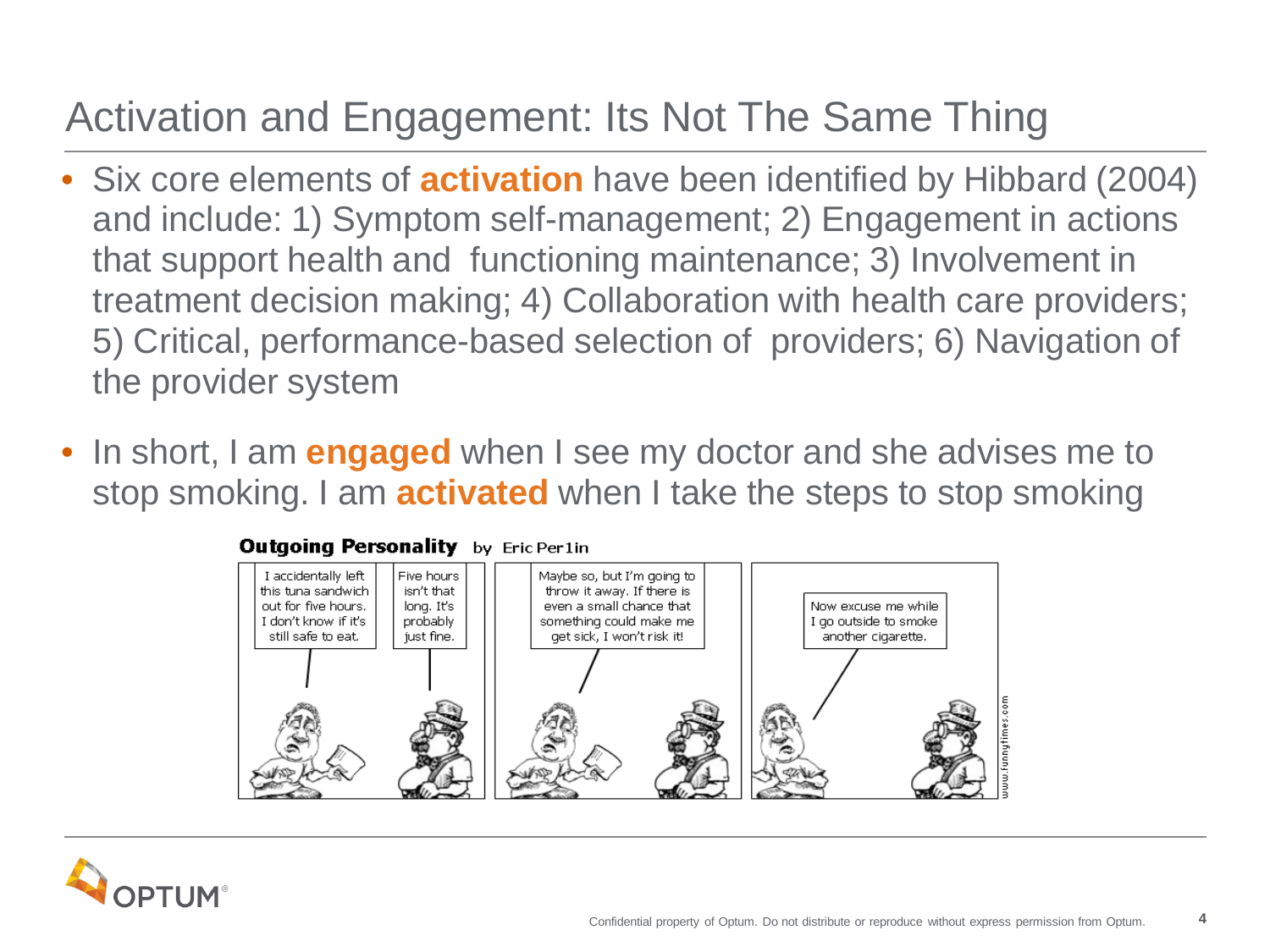#### Patient Activation Measure (PAM) - Outcomes

- PAM scores have been demonstrated as **predictive of healthcare outcomes**
- Patients with **low levels of activation** have been found to have significantly **greater health care costs** than those with higher levels of activation (Hibbard et al., 2013)
- When socioeconomic factors and the severity of health conditions are controlled, patient **activation remains predictive of health care costs and utilization**
- For patients with diabetes, activation scores have been linked to controlled blood sugar levels and inpatient utilization (Remmers et al., 2009)

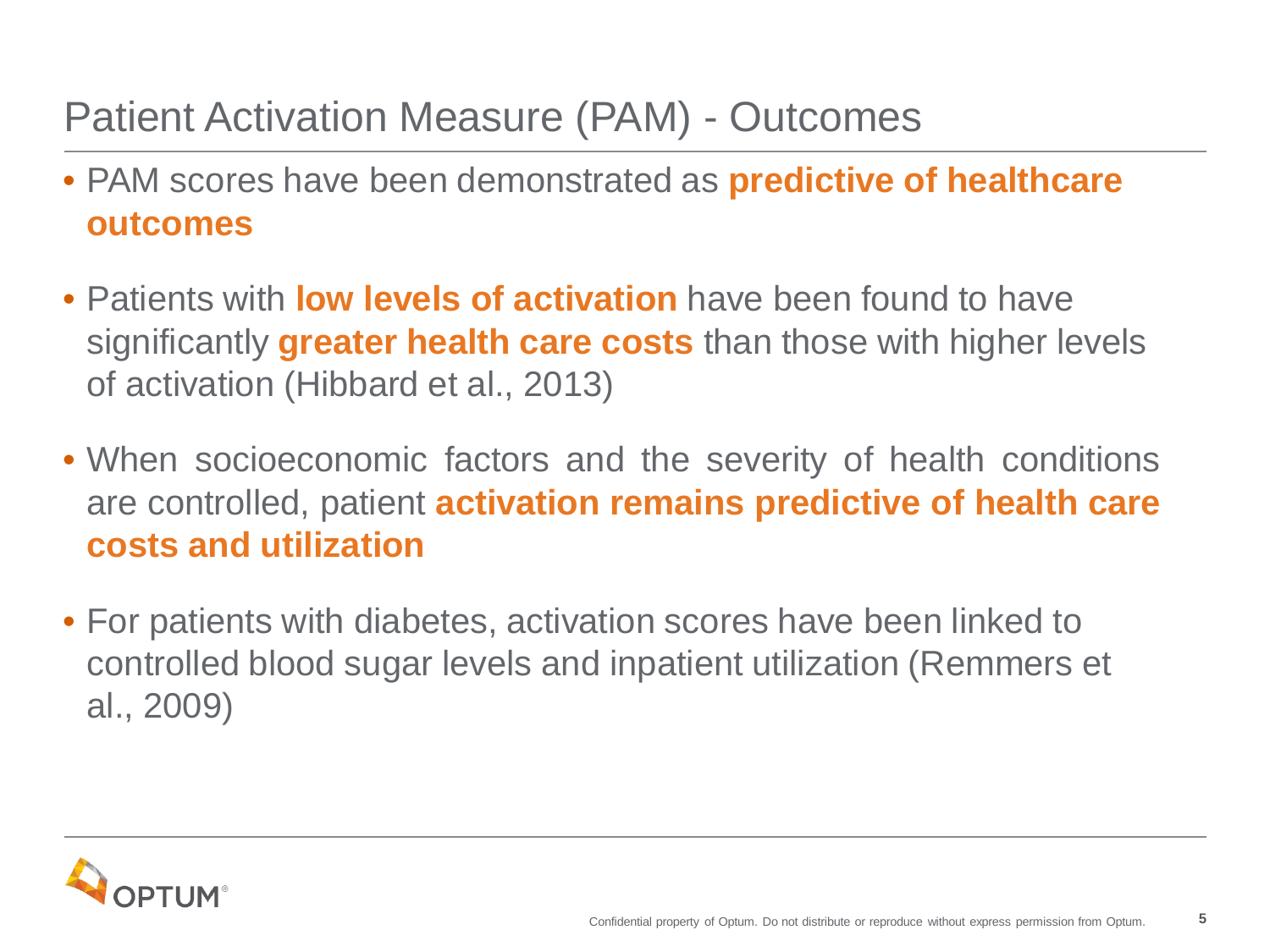#### Patient Activation Measure (PAM) - Outcomes

More than 200 health-related characteristics have been mapped to a PAM score and level of activation, offering a wealth of insight into an individual's self-management competencies. This empirically derived insight guides Insignia's coaching model (Coaching for Activation<sup>®</sup>) and consumer facing Web-based program (Flourish<sup>®</sup>).



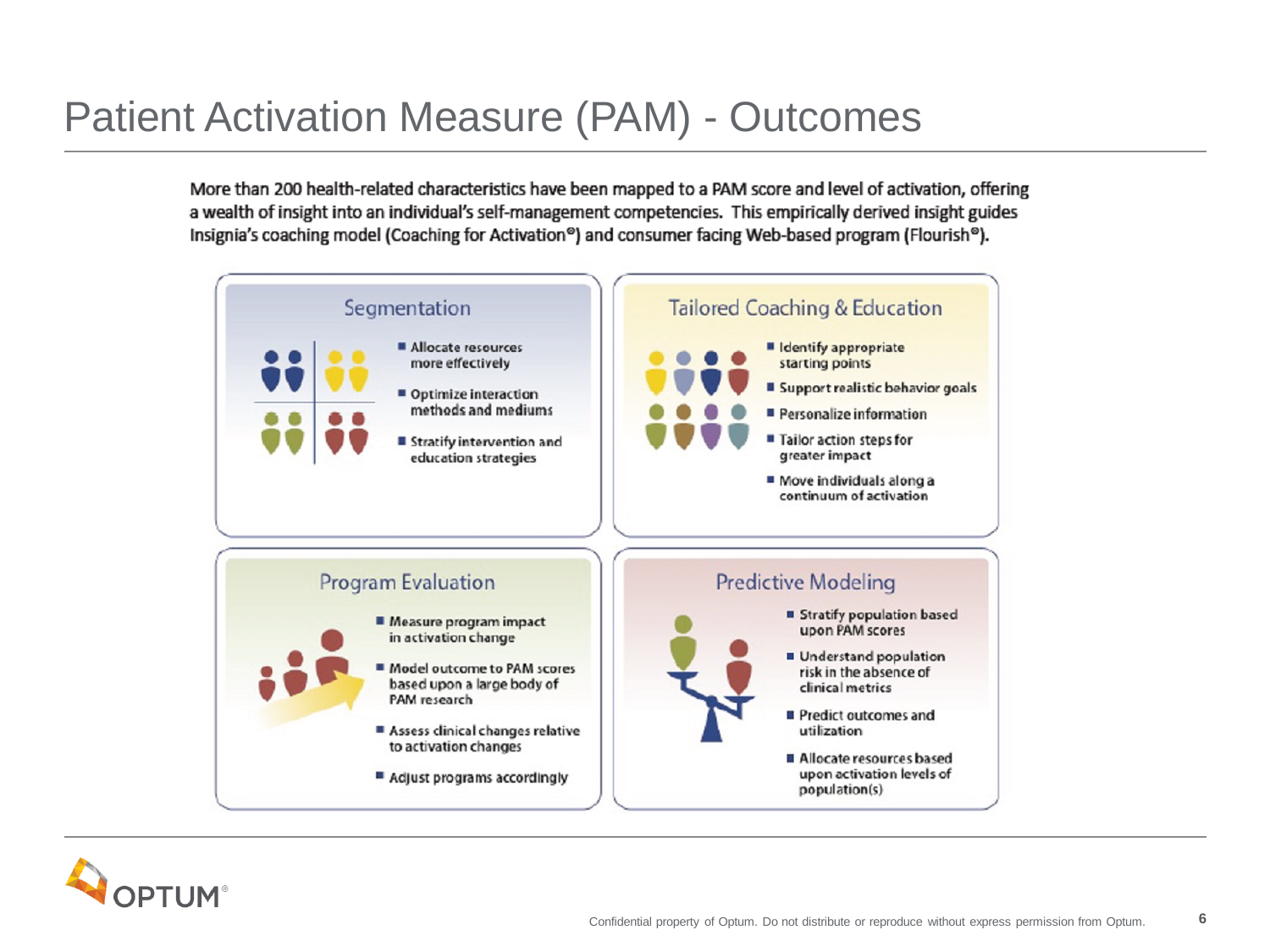# Levels of Patient Activation

| Level 1                                                                                                                                                                                   | Level <sub>2</sub>                                                                                                                                  | Level 3                                                                                                                                                               | $\frac{3}{9}$ Level 4                                                                                                                                        |  |
|-------------------------------------------------------------------------------------------------------------------------------------------------------------------------------------------|-----------------------------------------------------------------------------------------------------------------------------------------------------|-----------------------------------------------------------------------------------------------------------------------------------------------------------------------|--------------------------------------------------------------------------------------------------------------------------------------------------------------|--|
| Starting to take a role.<br>Individuals do not feel<br>confident enough to<br>play an active role in<br>their own health. They<br>are predisposed to be<br>passive recipients of<br>care. | Building knowledge<br>and confidence.<br>Individuals lack<br>confidence and an<br>understanding of their<br>health or recomended<br>health regimen. | Taking action.<br>Individuals have the<br>key facts and are<br>beginning to take<br>action but may lack<br>confidence and the<br>skill to support their<br>behaviors. | Maintaining behaviors.<br>Individuals have<br>adopted new behaviors<br>but may not be able<br>to maintain them in<br>the face of stress or<br>health crises. |  |
| <b>Increasing Level of Activation</b>                                                                                                                                                     |                                                                                                                                                     |                                                                                                                                                                       |                                                                                                                                                              |  |
|                                                                                                                                                                                           |                                                                                                                                                     |                                                                                                                                                                       |                                                                                                                                                              |  |

• **<http://www.insigniahealth.com/solutions/patient-activation-measure>**

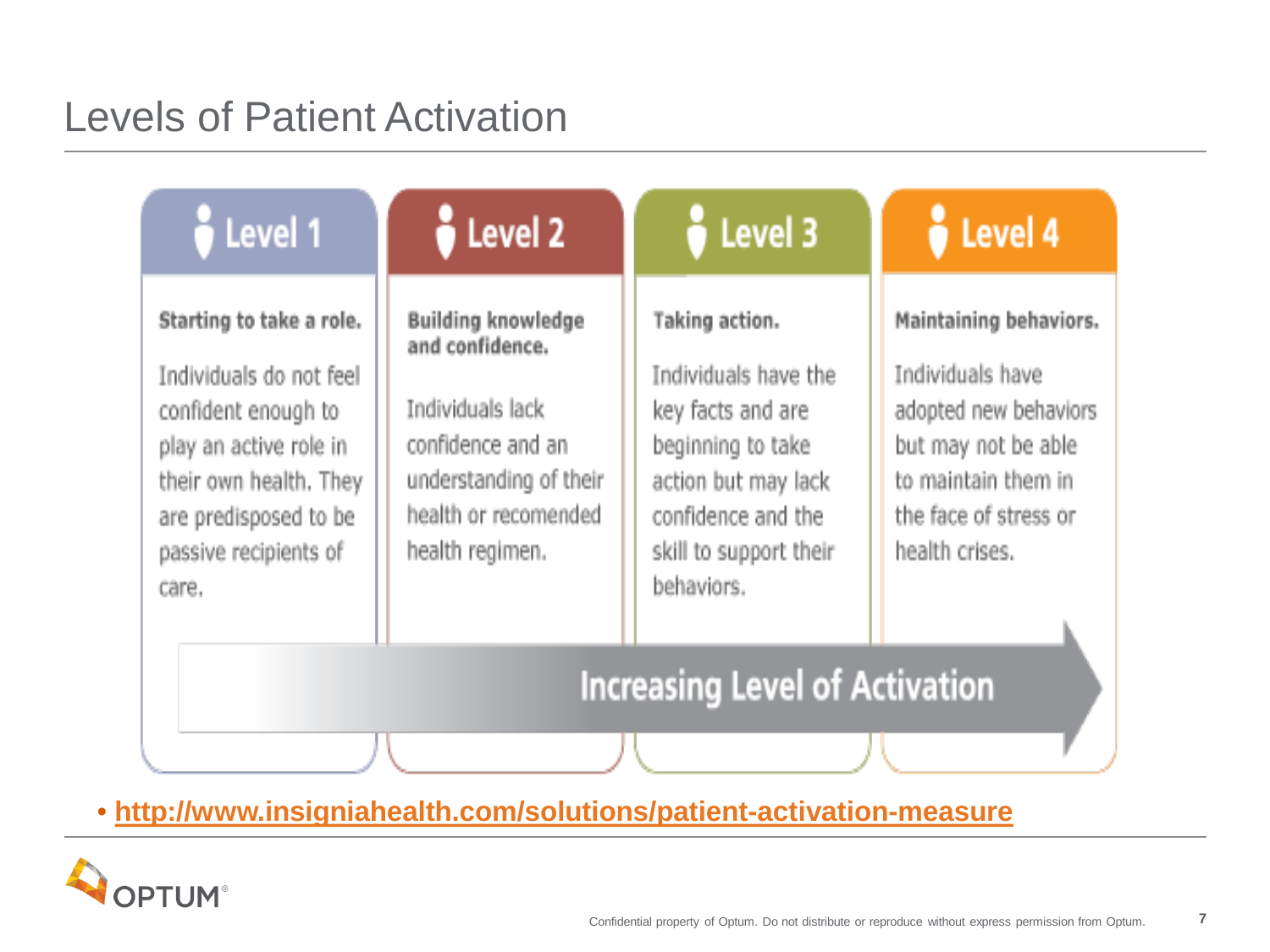#### Five strategies to promote activation

- Connect the members own motivation to the use of activation tools and strategies using motivational interviewing to elicit the members own motivation
- Ensure you are providing consumer with consumer friendly written educational materials on their condition
- Introduce a self care tool and reinforce the members own motivation for change at every interchange
- Consider the level of activation and stage of recovery, match the self care tool to both
- Hire a peer coach on staff and/or routinely recommend consumer participate in free local or online support groups

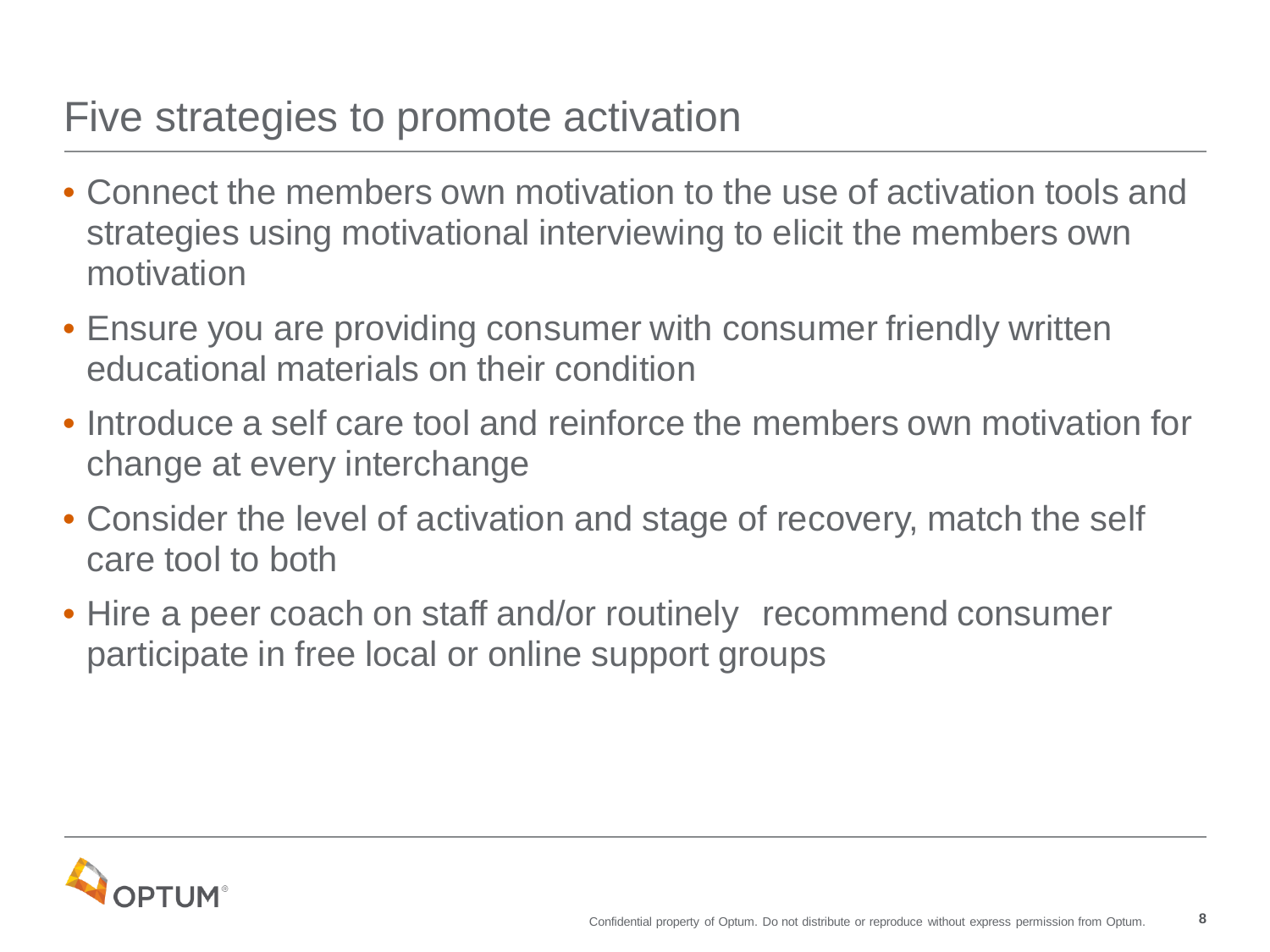The Recovery Process (Appalachian Consulting, Larry Fricks)

• **There are Times When A Person…**





1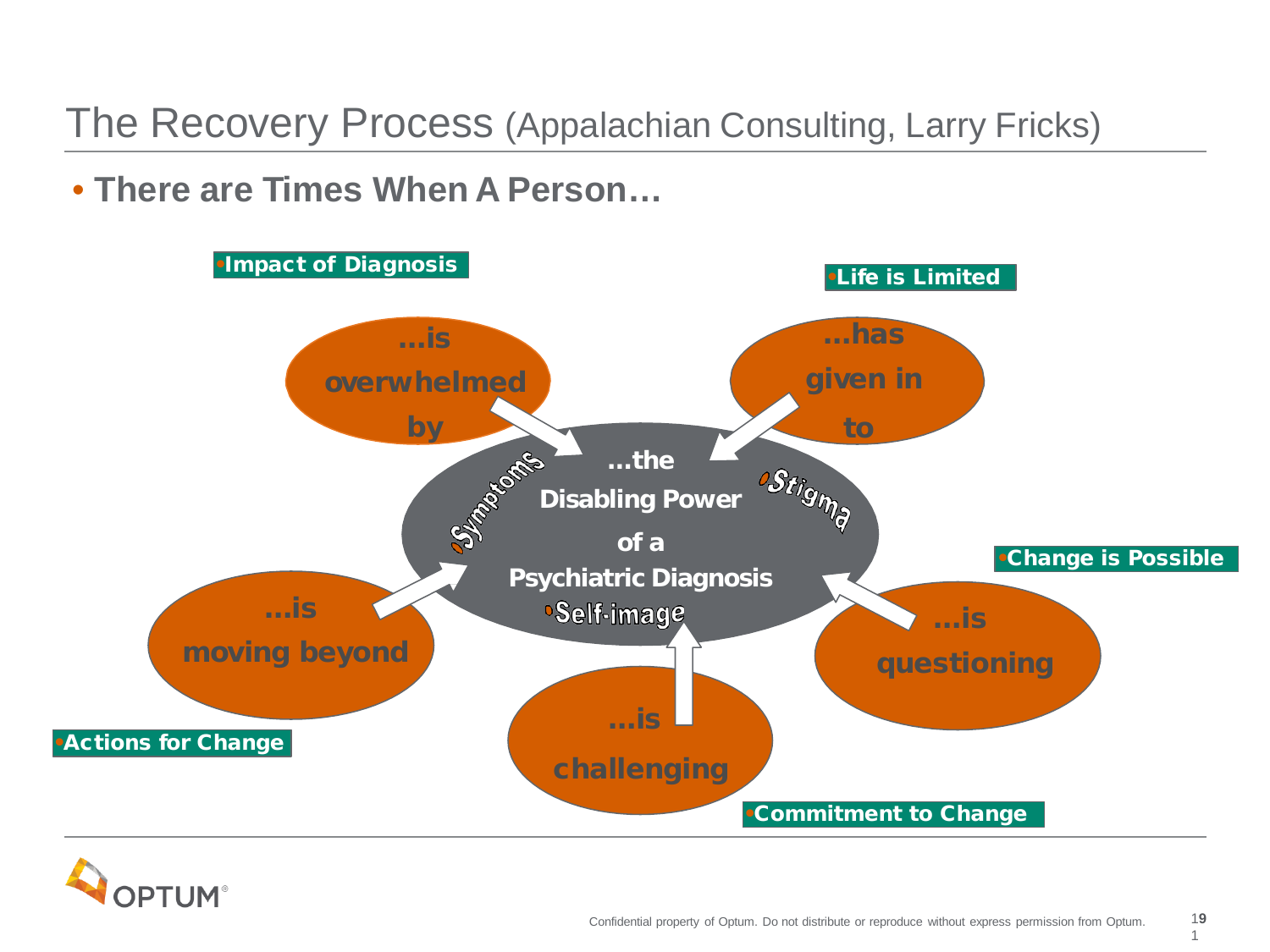#### Activation Tools and Strategies

- Toolkits: Available on the home page of liveandworkwell.com
- Smart Phone Applications
- Peer Support online or face to face groups
- Video Stories of Hope: [http://www.optum.com/landing/testimonial](http://www.optum.com/landing/testimonial-video-directory.html)[video-directory.html](http://www.optum.com/landing/testimonial-video-directory.html)
- Depression and Bi-Polar Support Alliance (DBSA) Tools and Brochures: [http://www.dbsalliance.org/site/PageServer?pagename=education\\_bro](http://www.dbsalliance.org/site/PageServer?pagename=education_brochures_print) [chures\\_print](http://www.dbsalliance.org/site/PageServer?pagename=education_brochures_print)
- SAMHSA tools and publications <http://store.samhsa.gov/>

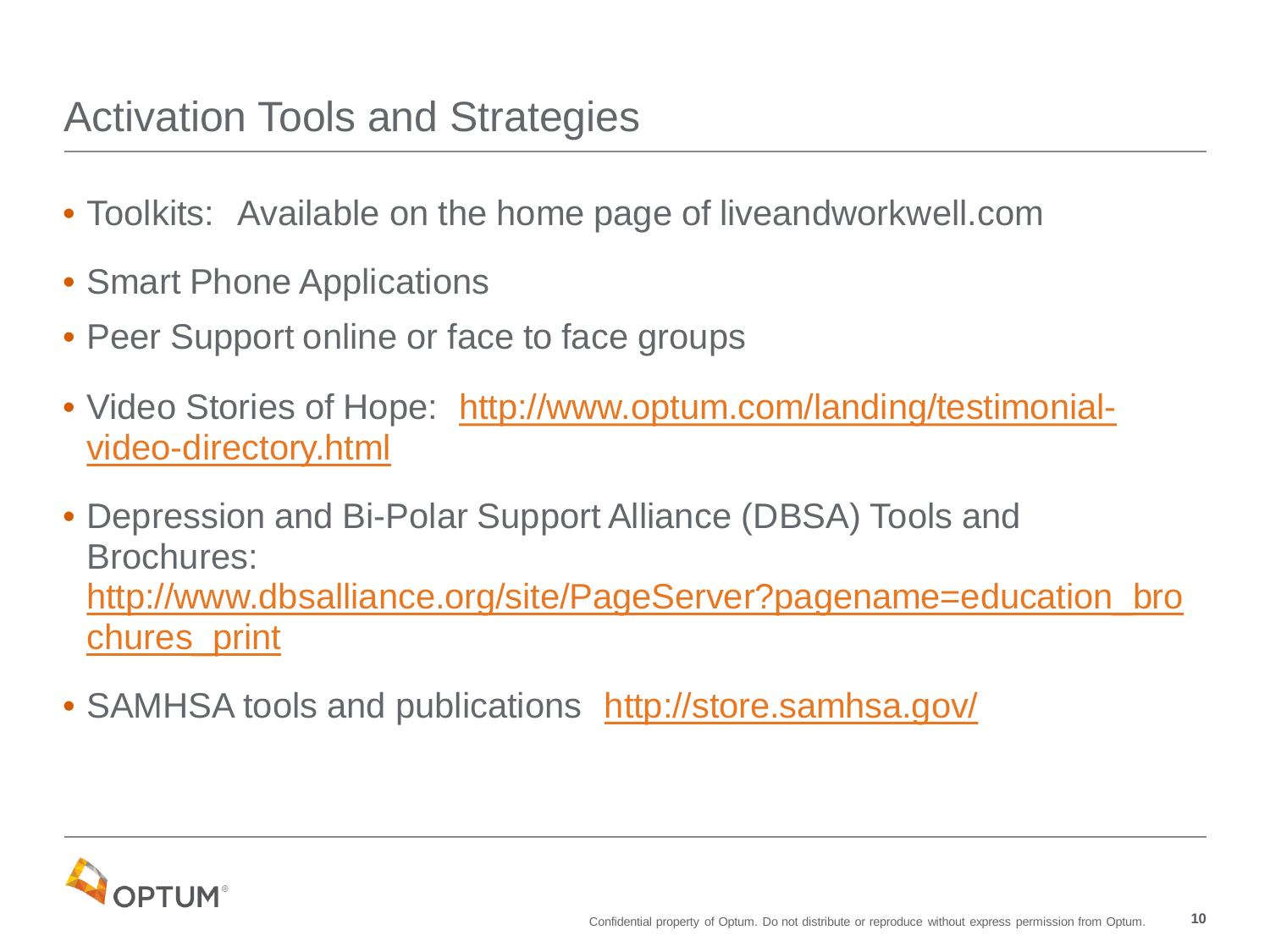#### Consider the Role of Peer Coaches as Activation Specialists

• The Role of Peers in Building Self-Management within Mental Health, Addiction and Family/Child Health Settings, Pillar of Peer Support 2013 <http://www.pillarsofpeersupport.org/POPS2013.pdf>

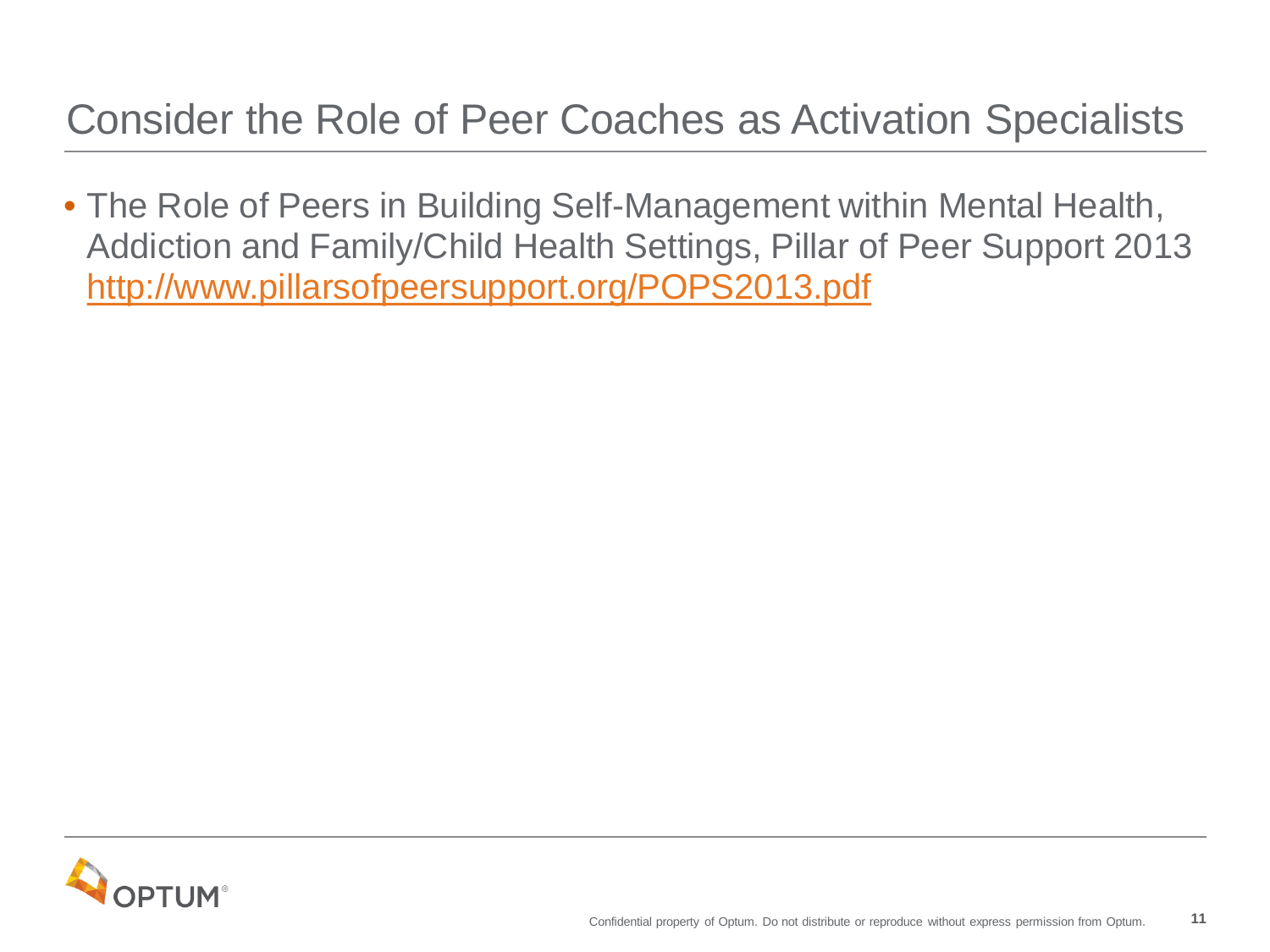# Pillars of Peer Support

- "…the role for peers is clear and important. Their role is to help by focusing on eliciting and enhancing the person's own sense of control and efficacy, as only the person him or herself can enter into, pursue, and maintain his or her own recovery
- The goal is to focus on identifying and building upon each person's assets, strengths, and areas of health and competence to support the person's efforts to manage his or her condition—all while establishing or re-gaining a whole life and a meaningful sense of belonging in and to the community
- In order to achieve this, Dr. Davidson notes that we must 'invite' people to take an active role in their own care (e.g., self-care). This includes exploring a person and family's own understanding of the situation, and providing information, education, and role modeling related to self-care
- This is achieved by connecting self-care to personally relevant goals, aspirations, and understanding "activation."

Pillars of Peer Support Services Summit 5 - The Role of Peers in Building Self-Management within Mental Health, Addiction and Family/Child Health Settings.

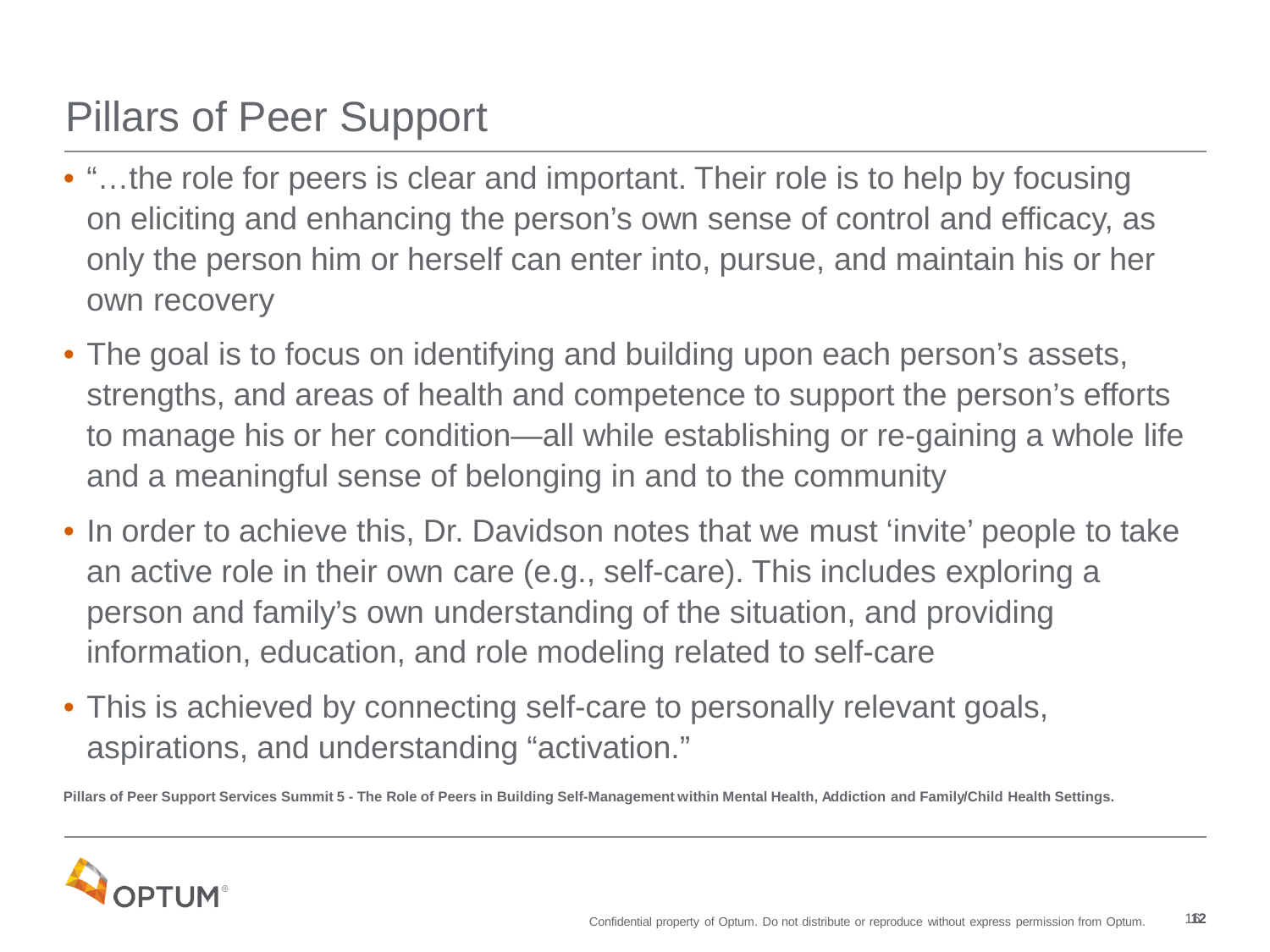# WRAP App

- This Optum Smart phone app is available for down load in the I-tunes or google play stores using the code "Optum" to unlock and download the app
- Wellness Recovery Action Plan (WRAP) helps people manage their symptoms, communicate their needs, identify, prepare and manage triggers, identify when hospitalization makes sense for them, creates advance directives and a post hospitalization plan
- WRAP is listed in the SAMHSA National Registry of Evidence-based programs and practices (NREPP)
- Built in partnership with WRAP creator and consumer leader, Mary Ellen Copeland



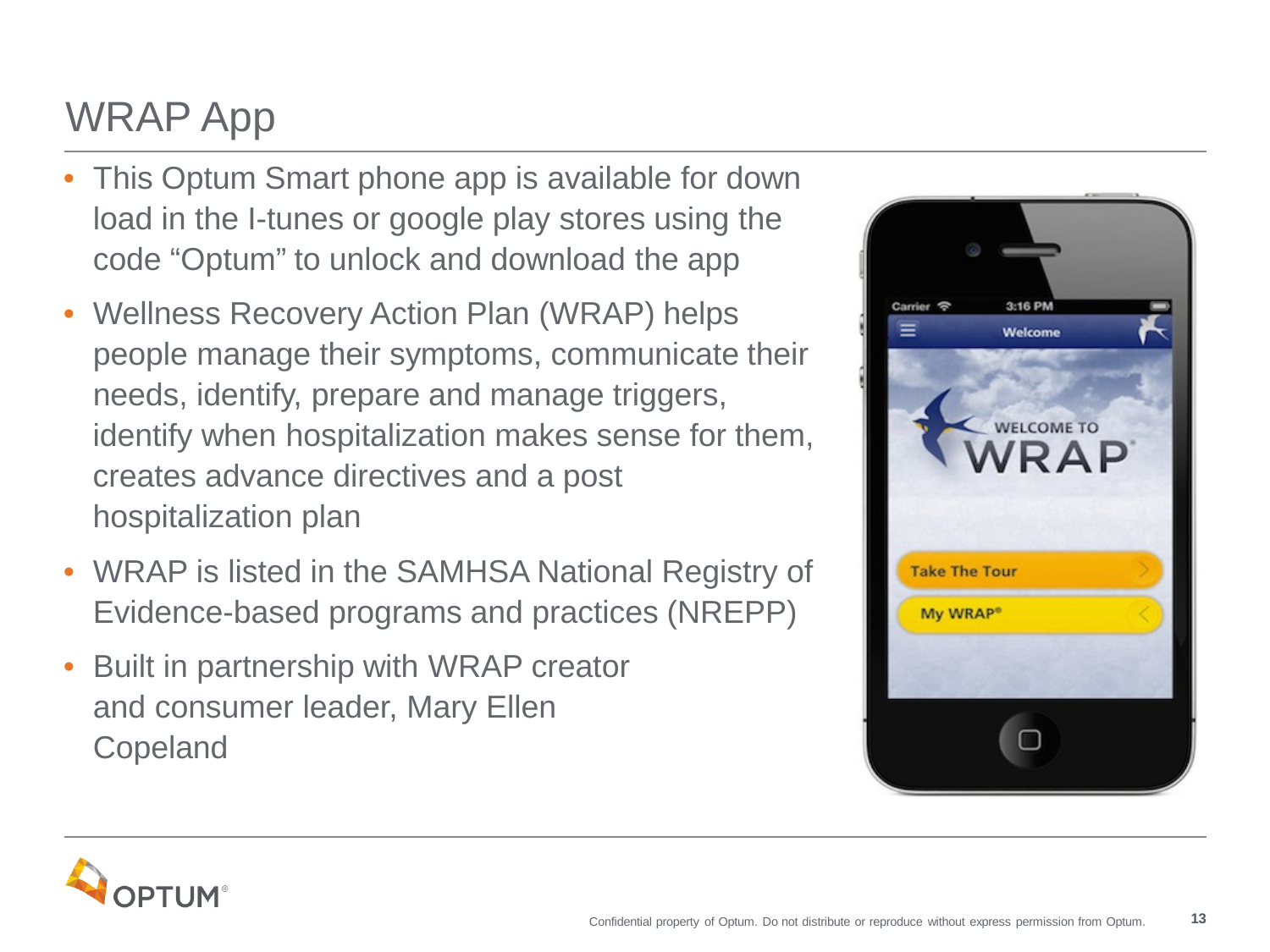#### Activation Tools We have for Providers to Share with Members

- **Three Recovery Tool Kits**  one for MH, one for SUD, and one for family members: These pdfs contains free online self-care tools and resources members can use to work their wellness between visits. Located on the home page of liveandworkwell, and in the recovery tool kit on the Provider Portal, they are free to members and nonmembers
- **Empowerment Tools for Members** .pdf lists web based and liveandworkwell based activation tools and resources on a one page, two sided document – easy to give away to members
- **Empowerment Tools for Members** (Non laww version) .pdf lists web based activation tools and resources on a one page, two sided document – easy to give away to members
- **Tools You Can Use** .pdf contains simple strategies available to people who do not have a computer that allow them to work their wellness between visits



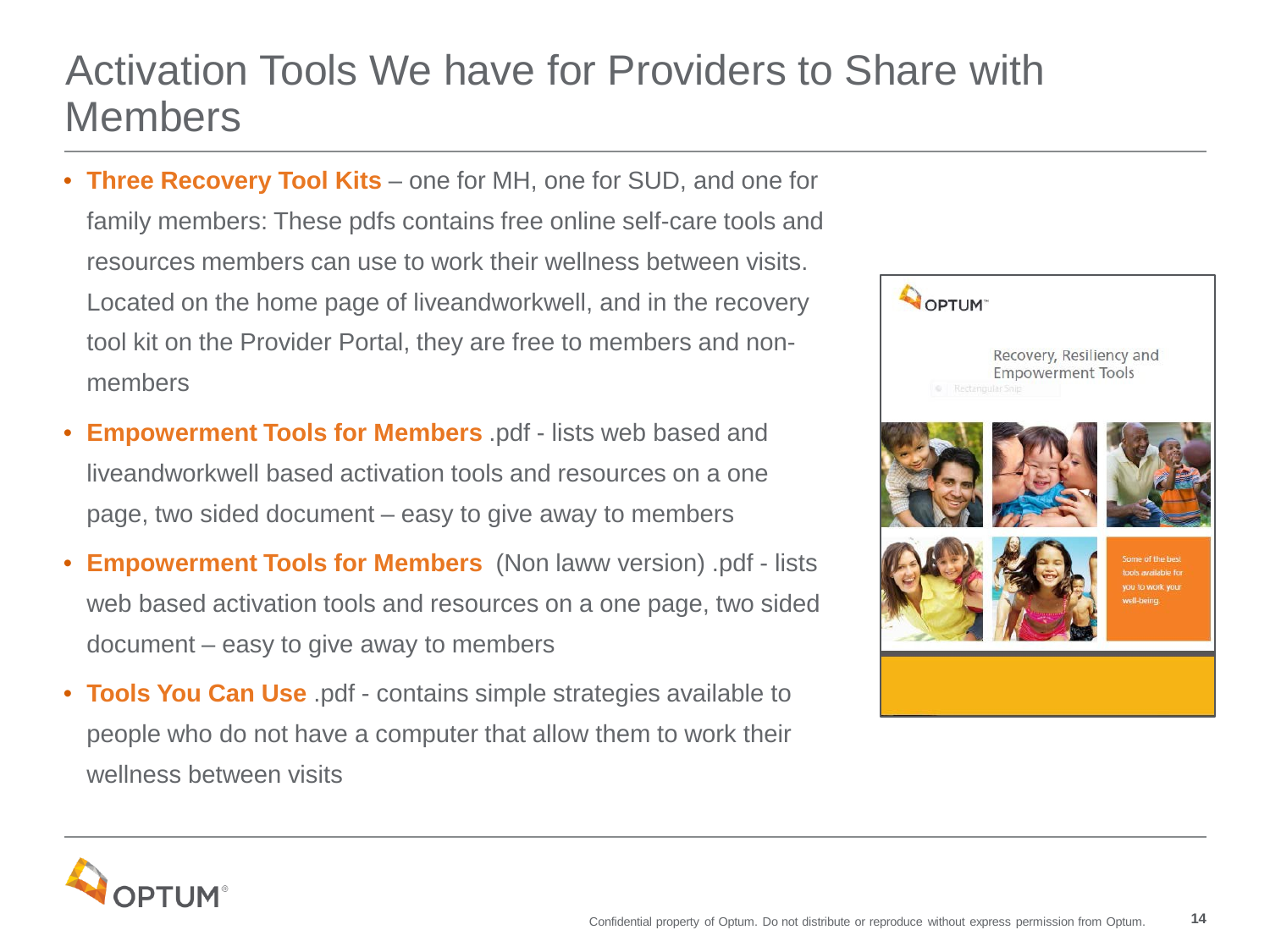#### Activation Tools We have for Providers to Share with Members

- **Recommended Addiction Recovery Apps**: .pdf Lists several dozen apps that can be used by members to support addiction recovery. Located on the home page of liveandworkwell, and in the recovery tool kit on the Provider Portal. Members and their families can find the Addiction recovery Apps document under the Self-Help Programs tab within the "Tools & Programs" link on the Quick Link box on liveandworkwell
- **Whole Health Tracker**: Paper and pencil tool (.pdf) that consumers can use to set their whole and goals and work the goals each week Located on liveandworkwell. Members and their families can find the Whole Health Tracker under the Self-Help Programs tab within the "Tools & Programs" link on the Quick Link box on liveandworkwell
- **Recovery Planning Tool**: Paper and Pencil tool (.pdf) that consumer can use to set their recovery goals and communicate with their providers. Located on liveandworkwell. Members and their families can find the Recovery Planning Tool under the Self-Help Programs tab within the "Tools & Programs" link on the Quick Link box on liveandworkwell

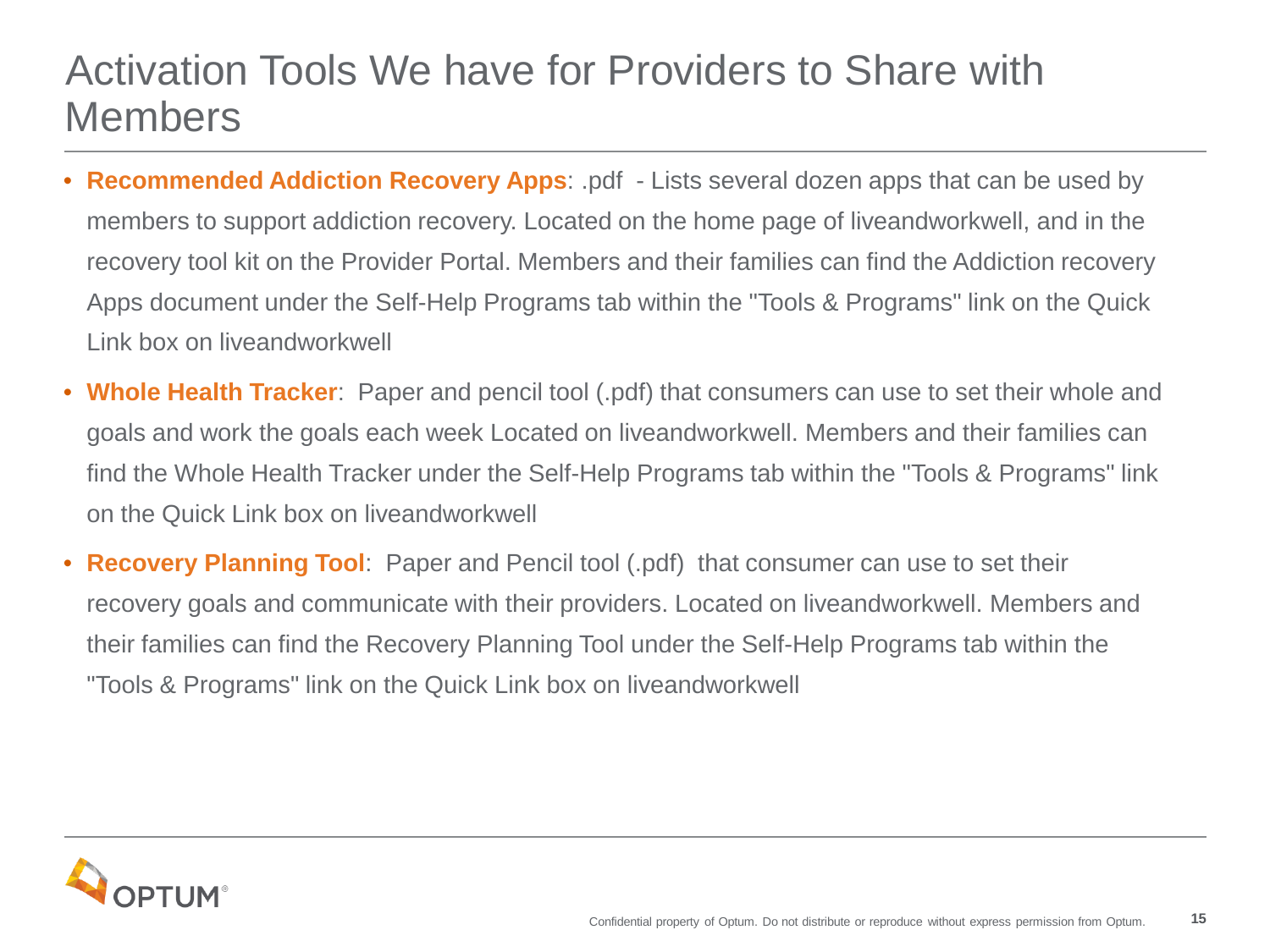#### Activation Tools We have for Providers to Share with Members – liveandworkwell

- **Recovery Library**: Optum members have exclusive access to Pat Deegan's Recovery Library through the liveandworkwell site filled with tools, resources, videos, flash cards etc. Members and their families can find the Recovery Library in the "Resources" link within the Quick Link box on liveandworkwell
- **Peer Videos**: Over 75 short videos of consumers in recovery talking about their stories of hope. Located here:<http://www.optum.com/landing/testimonial-video-directory.html>
- **QPR for Suicide Prevention Training**: Available free of charge online, this program helps family and friends understand how to ask and what to do if someone is thinking about suicide. Located on liveandworkwell. Members and their families can find the Suicide Prevention training under the Self-Help Programs tab within the "Tools & Programs" link on the Quick Link box on liveandworkwell
- **Just Diagnosed Videos**: These twelve videos help individuals and their families who are newly diagnosed. Located on liveandworkwell
- **MARS-12:** Recovery measurement tool linked to specific self-care tools based on answers to the MARS-12. Located on liveandworkwell. Members and their families can find the MARS-12 Tracker under the Screeners tab within the "Tools & Programs" link on the Quick Link box on liveandworkwell

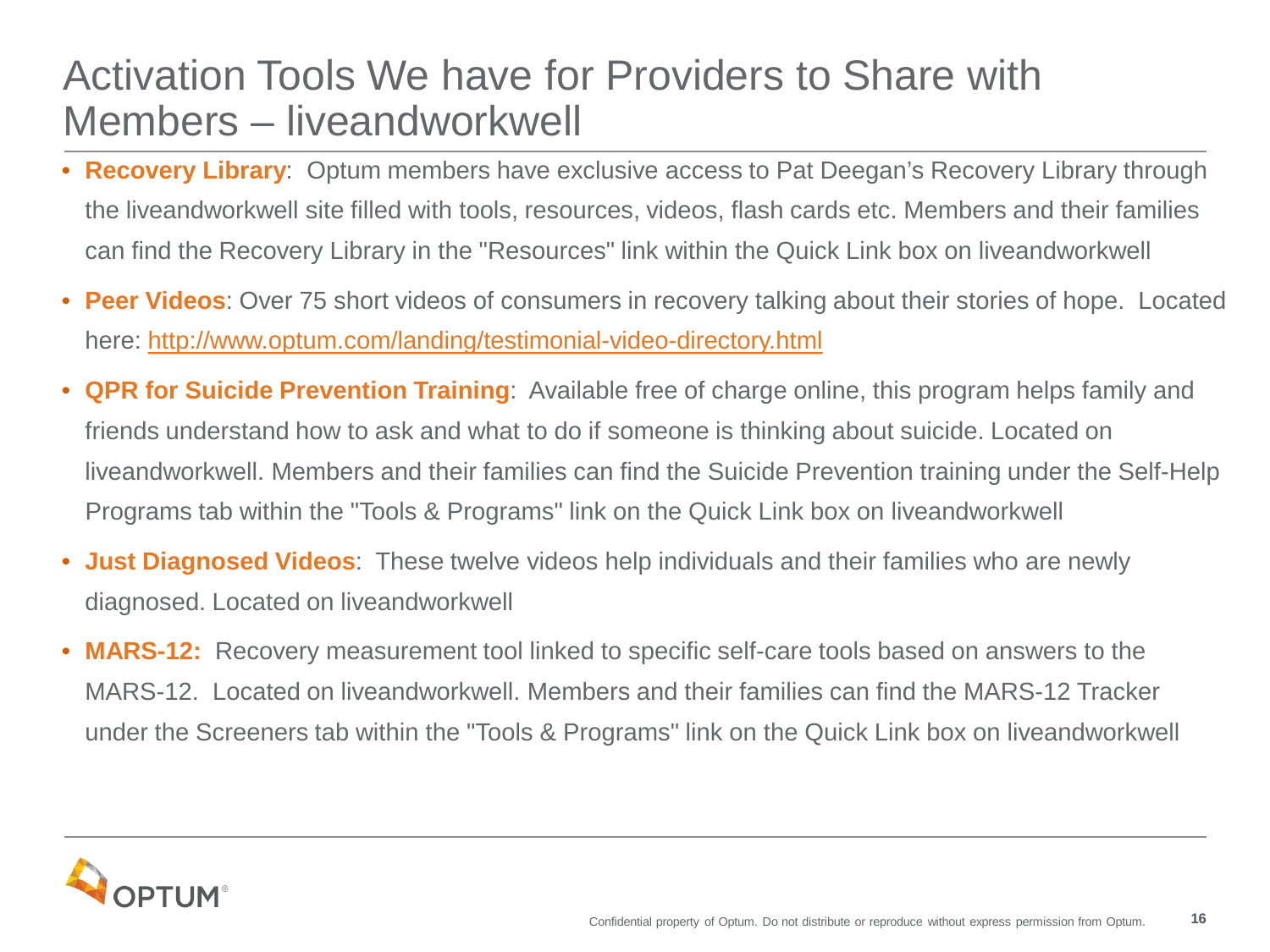#### Activation Tools We have for Providers to Share with Members – liveandworkwell

- **Online Interactive tools:** Our free online, interactive, personalized self-help tools offer help for topics including Alcohol, Drugs and Stress. In addition, check out the Steps to Change online course for strategies you can use to combat depression and anxiety:
	- − Alcohol Access online tools, self-tests and information about alcohol use. Learn about side effects and interactions, build a treatment team and use our online journal to track your progress
	- − Drugs Kick the habit with our online tools, self-tests and information about drug abuse. Learn about side effects and interactions, build a treatment team and use our online journal to track your progress
	- − Stress Take self-tests and learn more about stress, including visualization techniques you can practice to reduce and cope with stress
	- − Steps to Change Beat depression and anxiety! Overcome negative thinking with these free online courses. Learn at your own pace!
	- − Tobacco Cessation Center We've put together information, support, and resources to help you quit tobacco
- Members and their families can find the Self-Help Programs in the "Tools & Programs" link within the Quick Link box on liveandworkwell

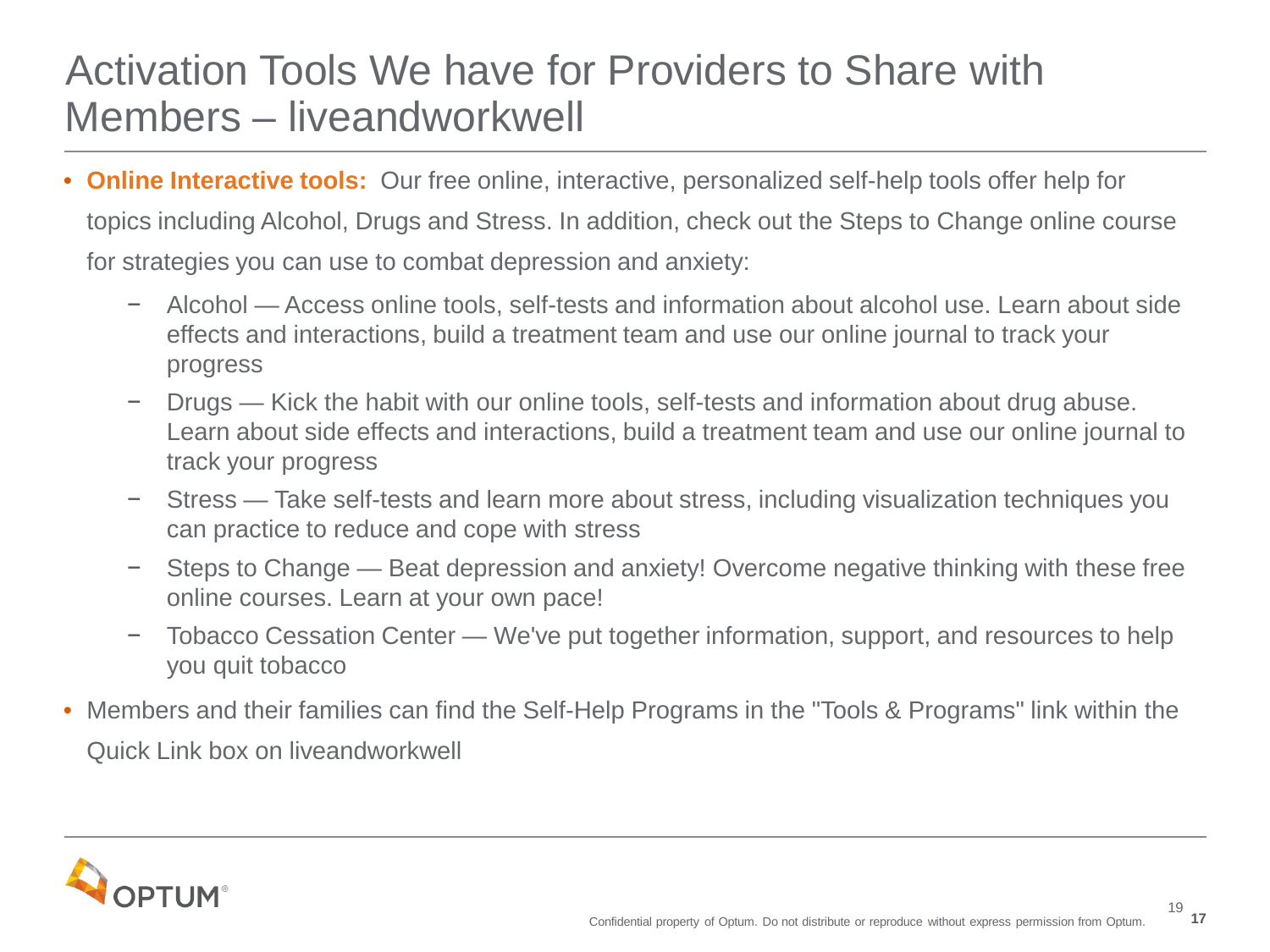#### **Summary**

- Activation of healthy behaviors and actions is the link to better self-care and improved health outcomes
- It is important to note that an individual can be engaged with a system of care and not activated to improve their health and wellbeing
- I am engaged when I see my doctor and she advises me to stop smoking. I am activated when I take the steps to stop smoking
- Research shows consumers who are engaged in self-care/activation have better health outcomes

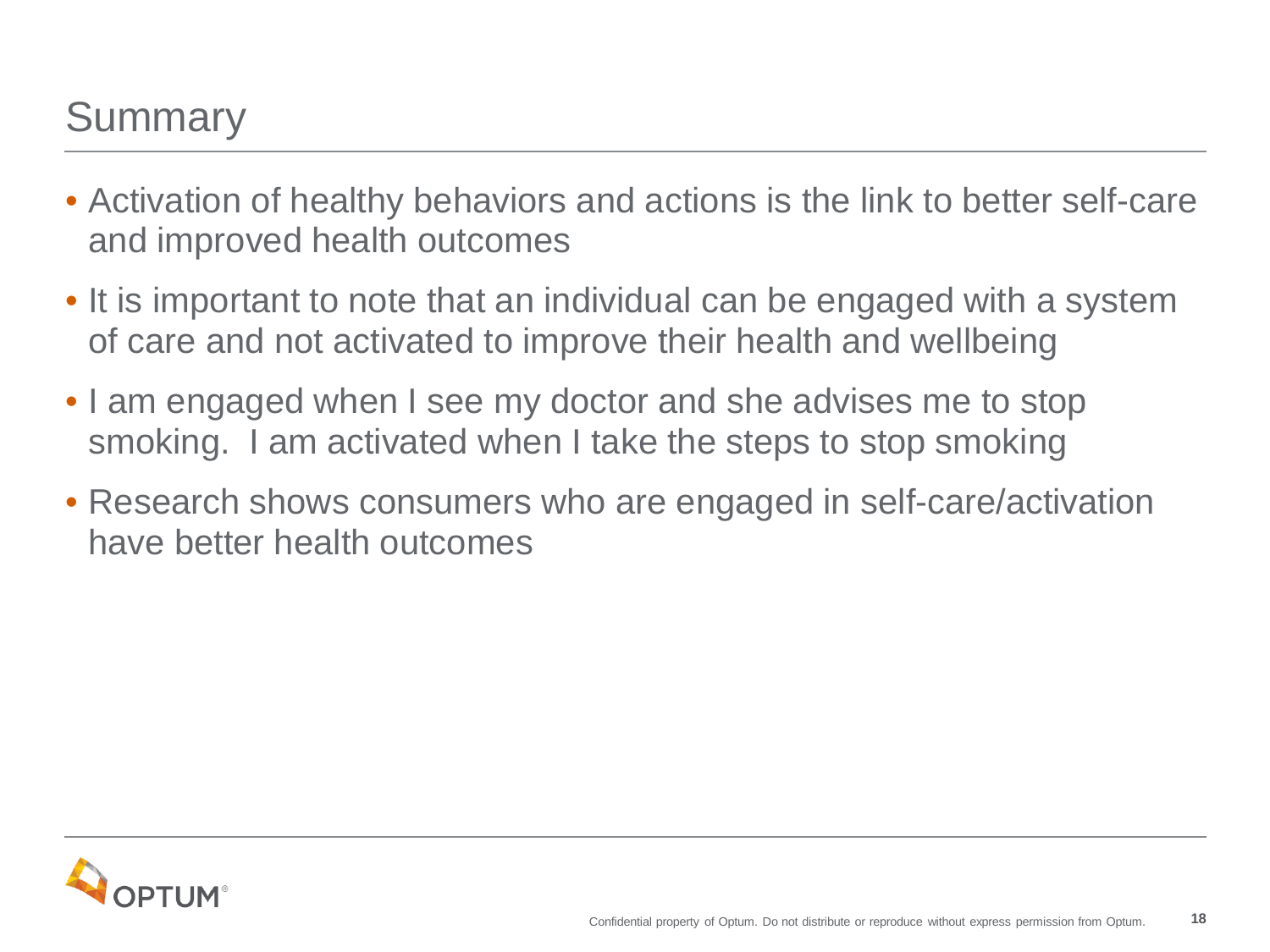## Activation Tools Available to Optum Members

• Optum has a suite of tools and resources that support consumer activation that you as an Optum clinician can use with the consumers you serve at no additional charge. These include:

| • WRAP Smartphone App (use "Optum"<br>to open) | <b>Liveandworkwell Tools:</b>           |
|------------------------------------------------|-----------------------------------------|
| • Three Recovery Toolkits on front             | • Recovery Library                      |
| page of liveandworkwell                        | • Online Interactive Self-paced Tools:  |
| • Tools You Can Use document for               | alcohol, drugs, stress, depression      |
| non computer users                             | • Recovery Planning Tool                |
| • Empowerment Tools for Optum                  | • Recommended Addiction Recovery Apps   |
| Members, computer based tools                  | • Whole Health Tracker                  |
| • Peer Videos to instill hope                  | • Just Diagnosed Videos                 |
| • Recovery Planning Tool                       | • New Teen Happiness Center "Be Your    |
| • Empowerment Tools for Optum                  | <b>Best Self"</b>                       |
| Members, computer based tools, no              | • MARS 12 measures recovery and         |
| liveandworkwell membership                     | offers self care tools based on answers |